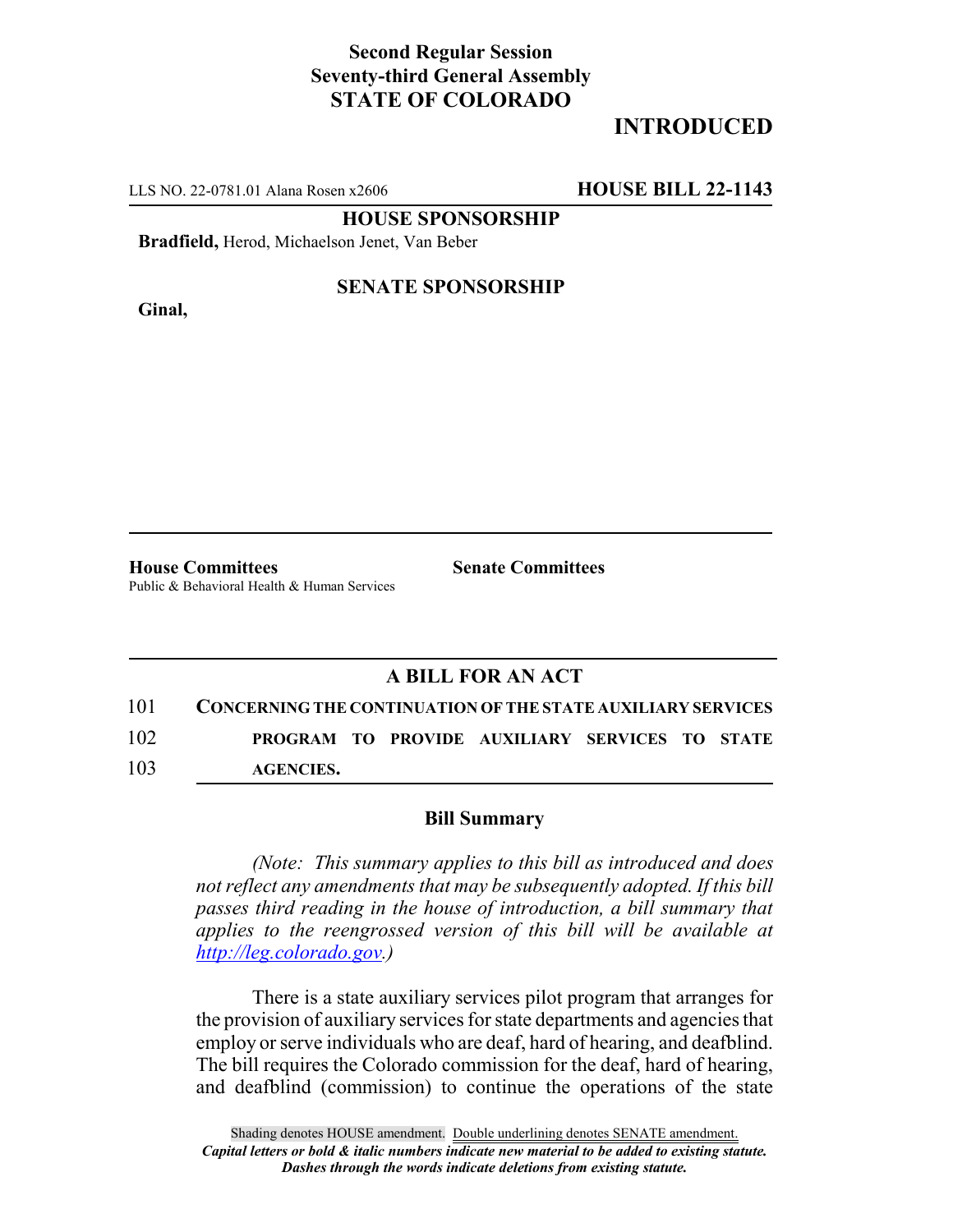auxiliary services program (program) indefinitely.

The commission is required to perform the following functions:

- ! Coordinate on a statewide basis the day-to-day scheduling for auxiliary services;
- ! Create and manage efficient and consistent processes through which an auxiliary services provider may submit required documentation and receive payment for auxiliary services provided;
- ! Create and manage a process for the intake and fulfillment of requests by state departments and agencies for auxiliary services;
- Resolve any issues that may arise with regard to auxiliary services;
- ! Communicate with auxiliary services users, auxiliary services providers, and appointing authorities; and
- ! Establish, monitor, and publish a list of CART providers and qualified interpreters.

The bill requires the commission to convene an advisory council to make recommendations concerning the provision of auxiliary services.

The bill requires the commission to include data on the functions of the program in its annual report to the governor and the general assembly.

1 *Be it enacted by the General Assembly of the State of Colorado:*

- 2 **SECTION 1.** In Colorado Revised Statutes, 26-21-106, **add** (5.5)
- 3 as follows:

| $\overline{4}$ | 26-21-106. Powers, functions, and duties of commission -                  |
|----------------|---------------------------------------------------------------------------|
| 5              | auxiliary services program - community access program - report -          |
| 6              | <b>definitions - rules.</b> $(5.5)$ (a) THE COMMISSION SHALL CONTINUE THE |
| 7              | OPERATIONS OF THE STATE AUXILIARY SERVICES PROGRAM AS SET FORTH           |
| 8              | IN SUBSECTION (5) OF THIS SECTION. THE COMMISSION SHALL:                  |
| 9              | ARRANGE FOR THE PROVISION OF AUXILIARY SERVICES FOR                       |
| 10             | STATE DEPARTMENTS AND AGENCIES, INCLUDING THE GOVERNOR'S OFFICE,          |
| 11             | THAT EMPLOY OR SERVE INDIVIDUALS WHO ARE DEAF, HARD OF HEARING,           |
| 12             | AND DEAFBLIND BY PERFORMING THE FOLLOWING FUNCTIONS:                      |
| 13             | COORDINATING ON A STATEWIDE BASIS THE DAY-TO-DAY                          |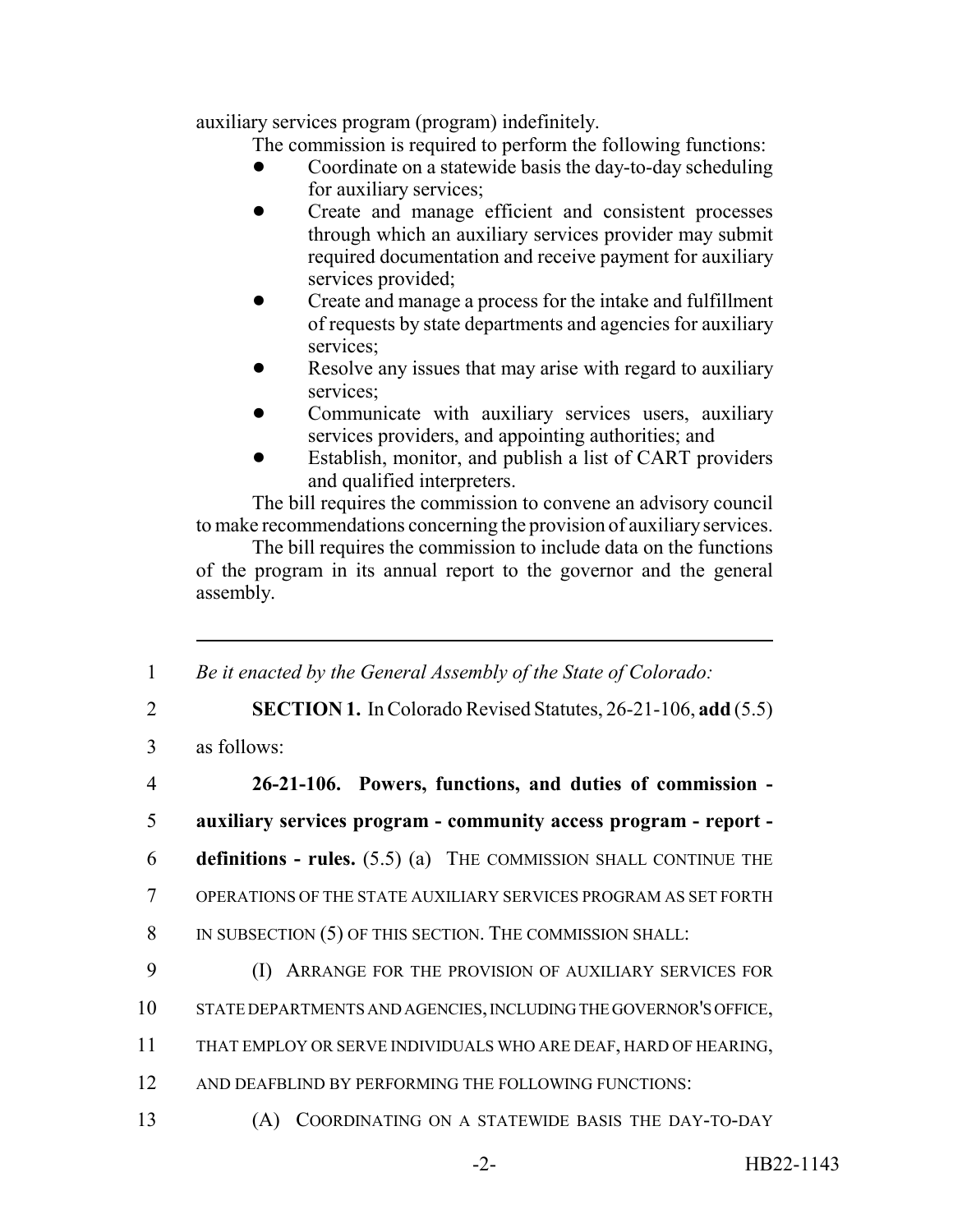SCHEDULING FOR AUXILIARY SERVICES PROVIDED TO STATE DEPARTMENTS AND AGENCIES;

 (B) CREATING AND MANAGING EFFICIENT AND CONSISTENT PROCESSES THROUGH WHICH AN AUXILIARY SERVICES PROVIDER MAY SUBMIT REQUIRED DOCUMENTATION AND RECEIVE PAYMENT FOR AUXILIARY SERVICES PROVIDED;

 (C) CREATING AND MANAGING A PROCESS FOR THE INTAKE AND FULFILLMENT OF REQUESTS BY STATE DEPARTMENTS AND AGENCIES FOR AUXILIARY SERVICES, INCLUDING THE IDENTIFICATION, COORDINATION, AND APPOINTMENT OF AUXILIARY SERVICES PROVIDERS, TO MEET THE NEEDS OF ALL PARTIES INVOLVED IN THE PROCEEDING, EVENT, OR CIRCUMSTANCE FOR WHICH A REQUEST IS MADE;

 (D) RESOLVING ANY ISSUES THAT MAY ARISE WITH REGARD TO AUXILIARY SERVICES IN THE STATE DEPARTMENT OR AGENCY FOR WHICH 15 AUXILIARY SERVICES ARE PROVIDED PURSUANT TO THIS SUBSECTION (5.5);

 (E) COMMUNICATING WITH AUXILIARY SERVICES USERS, AUXILIARY SERVICES PROVIDERS, AND APPOINTING AUTHORITIES, AS DEFINED IN SECTION 13-90-202 (1), IN THE STATE DEPARTMENT OR AGENCY FOR WHICH AUXILIARY SERVICES ARE PROVIDED PURSUANT TO 20 THIS SUBSECTION (5.5);

 (F) ESTABLISHING, MONITORING, AND PUBLISHING A LIST OF CART PROVIDERS AND QUALIFIED INTERPRETERS, AS DEFINED IN SUBSECTIONS  $(4)(g)(II)(A)$  AND  $(4)(g)(II)(B)$  OF THIS SECTION, ON THE COMMISSION'S PUBLIC WEBSITE; AND

 (G) GATHERING DATA ON THE FUNCTIONS DESCRIBED IN 26 SUBSECTIONS  $(5.5)(a)(I)(A)$  TO  $(5.5)(a)(I)(F)$  OF THIS SECTION;

**(II) CREATE AN ADVISORY COUNCIL AND APPOINT MEMBERS TO** 

-3- HB22-1143